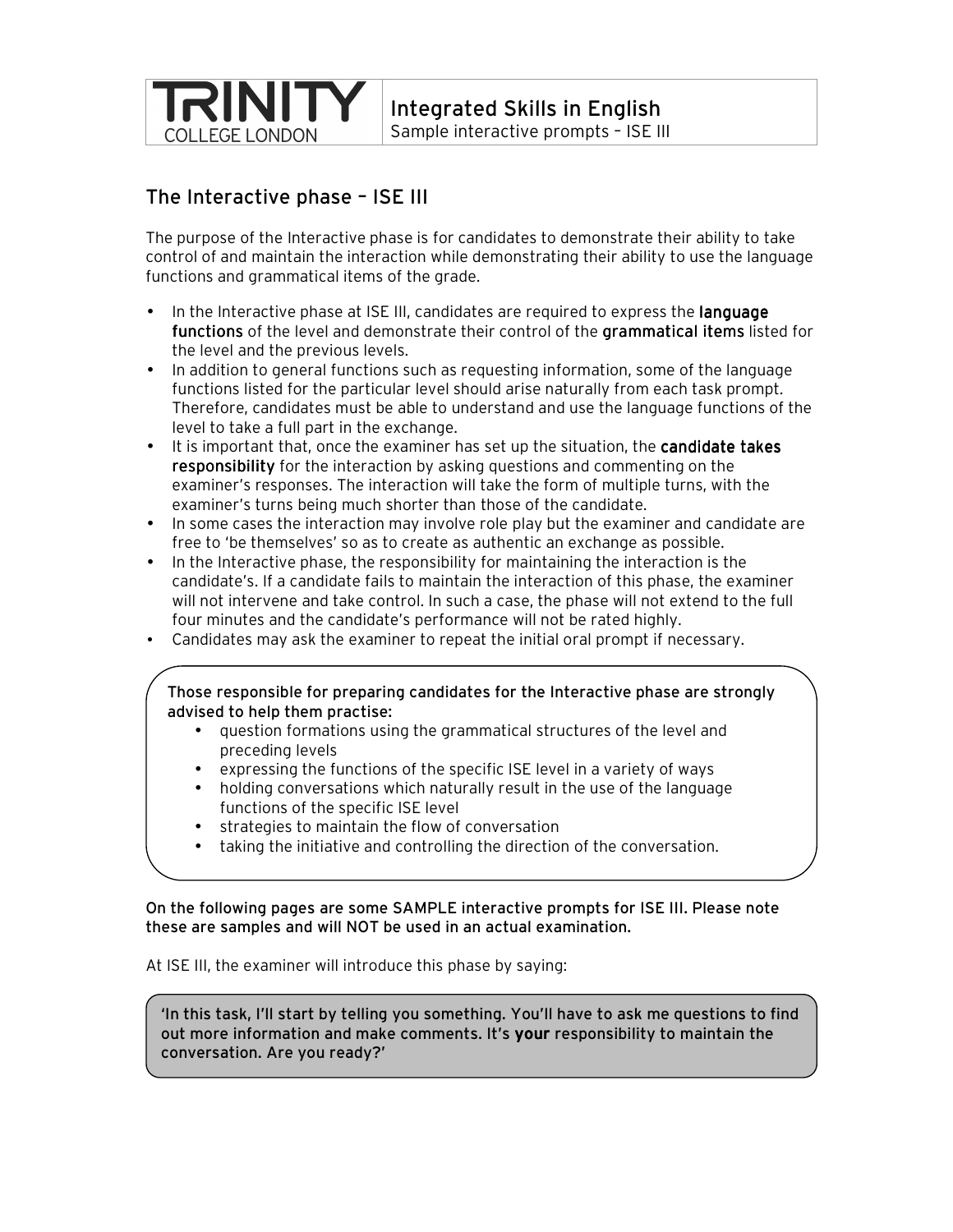## ISE III – Sample interactive prompts

1. There was a programme on television a while ago asking people to choose a favourite period in history they would have liked to live in. I couldn't have disagreed more with some of their choices.

(Possible functions: justifying an argument, evaluating different standpoints, expressing reservations)

## 2. There's a huge problem in my area concerning the organisation of rubbish collection and disposal. We are supposed to be recycling more but at the moment it doesn't seem to be happening.

(Possible functions: inferring, expressing reservations, challenging arguments and opinions)

## 3. I recently read about a theft from an international art gallery. It seemed that international art thieves are becoming ever more ingenious.

(Possible functions: inferring, challenging arguments and opinions, expressing reservations)

### 4. A good friend of mine has asked me if he/she can be my lodger. There are certain benefits to the arrangement but I could be getting myself into hot water.

(Possible functions: evaluating different standpoints, expressing reservations, expressing caution, expressing empathy and sympathy)

### 5. I've read several reports about overcrowding in prisons. Some countries, I understand, have found very creative alternatives to prisons but not everyone agrees with them.

(Possible functions: justifying an argument, evaluating different standpoints, expressing reservations, challenging arguments and opinions)

### 6. People say that laughing is good for your health and I'm sure that's true. I always feel better after a good laugh and there are lots of things that make me laugh but sometimes I wonder if I should be laughing at them at all.

(Possible functions: inferring, justifying an argument, evaluating different standpoints, challenging arguments and opinions)

#### 7. We all seem to get inundated all the time with appeals for money from different charities. You can't give to all of them and I find it very hard to decide which ones to support.

(Possible functions: inferring, expressing caution, evaluating different standpoints, expressing reservations, expressing empathy and sympathy)

### 8. Last week, I had someone in to do some home improvements for me but you should see what my house looks like now.

(Possible functions: inferring, expressing caution, challenging arguments and opinions, expressing reservations)

#### 9. A friend of mine came to see me the other day and said he was desperate for my help. I really don't know what to do.

(Possible functions: inferring, expressing caution, expressing reservations, evaluating different standpoints, expressing empathy and sympathy)

### 10. People always talk about what period in the past they would like to have lived in. I'm happy to be living in the present when you think what the future could hold.

(Possible functions: inferring, evaluating different standpoints, justifying an argument, expressing reservations)

## 11. Last year I decided to study something new. I didn't learn much about the subject but attending the course changed my life.

(Possible functions: inferring, expressing caution, challenging arguments and opinions)